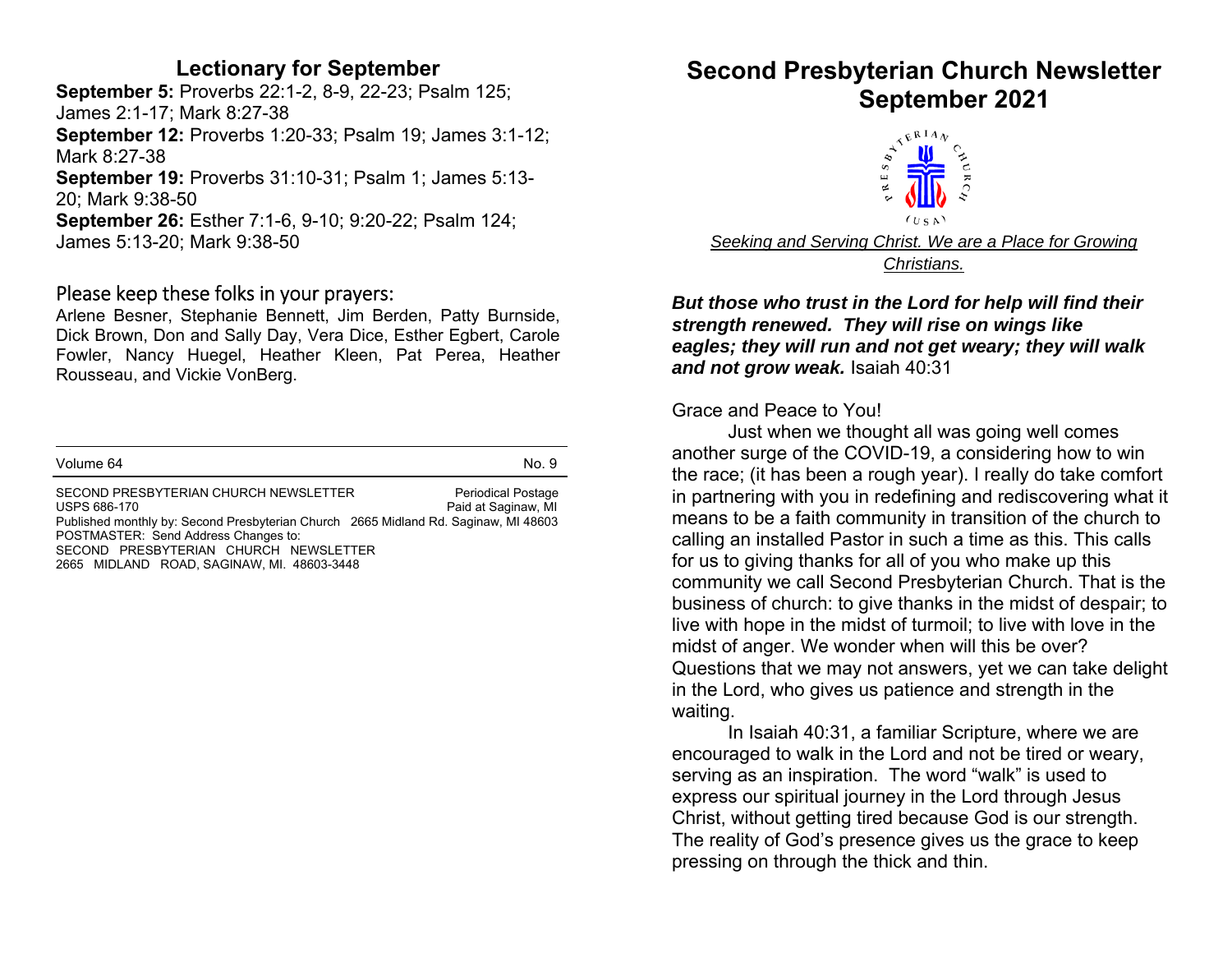Also, we are to "walk" and "wait" patiently for God's directions and not be dependent on our own wisdom. As we take the walk with the Lord Jesus Christ, let us remember the vision of God for us. God's wheel leads us with the assurance to bring us to the destination of hope. God's grace gives strength to the weary and those who are tied, and so we must keep on keeping on, while standing firm in the Lord, for God is never in a hurry as we may be. For the glory of the Lord is with us enabling us to persevere with patience in our faith walk.

**Let us Pray**: Lord God, your faithfulness gives us strength and hold us together in the Spirit of peace. O Lord, help our minds and souls to stand firmly in Jesus Christ in the waiting. May we continue to strife in the everlasting arms of God for renewal. In the name of Christ our Lord. Amen!

#### **Happy Labor Day!**

In Christ Peace, Pastor Philomena

#### **Florence Gilmour Circle**

All women of the church are invited to join us on Wednesday, **September 8th** at 9:00 a.m. at Sullivan's Restaurant on Gratiot Rd. We will enjoy fellowship and friendship as we explore what topic/book we would like to discuss during our monthly meetings.



#### **Busy Hands and Hearts**

Our Busy Hands ministry group reaches out to our community by making lap quilts, hats, mittens, and other items for local shelters. You do not have to sew or knit to join in. We will meet following worship on Sunday 12<sup>th</sup>. If you need more information, please contact Ruth Anderson - 792-0372.

#### **A Letter to the Congregation**

Greetings and blessings to you all. On behalf of the Session, we wanted to share with you recent staff changes here at Second Presbyterian Church. While they came all at once, they were not for the same reasons.

 Sara Glynn-Dishaw, Music Director, has resigned her position immediately. We wish her the best in her new endeavors and are sorry it didn't work out with us.

 Matthew Wilkins also resigned his position as Custodian and Live-Stream Operator. As it is true with many young people, he's working many positions and didn't have enough time to help us.

 Samantha Engel always loved working with our youth. For many reasons, a busy schedule included, she is unable to continue.

 We are thankful for the work of these three have done for our church and are looking for various ways of filling of their positions. We ask for your prayers and support. God Bless you all.

#### **Pastor Nominating Committee**

The Pastor Nominating Committee (PNC) has been working weekly on the Ministry Information Form (MIF) required to begin the search for a permanent pastor. Once the form is completed, it will need to be approved by the Session and then by the Presbytery. The following people are your representatives on the PNC:

Billie Bauer, Marsha Bennett, Pete Brucker, Barb Easton, Adam Engel, Sonia Hoeppner and DJ Sova.

**The church office will be closed Monday, September 6 in observance of Labor Day.** 

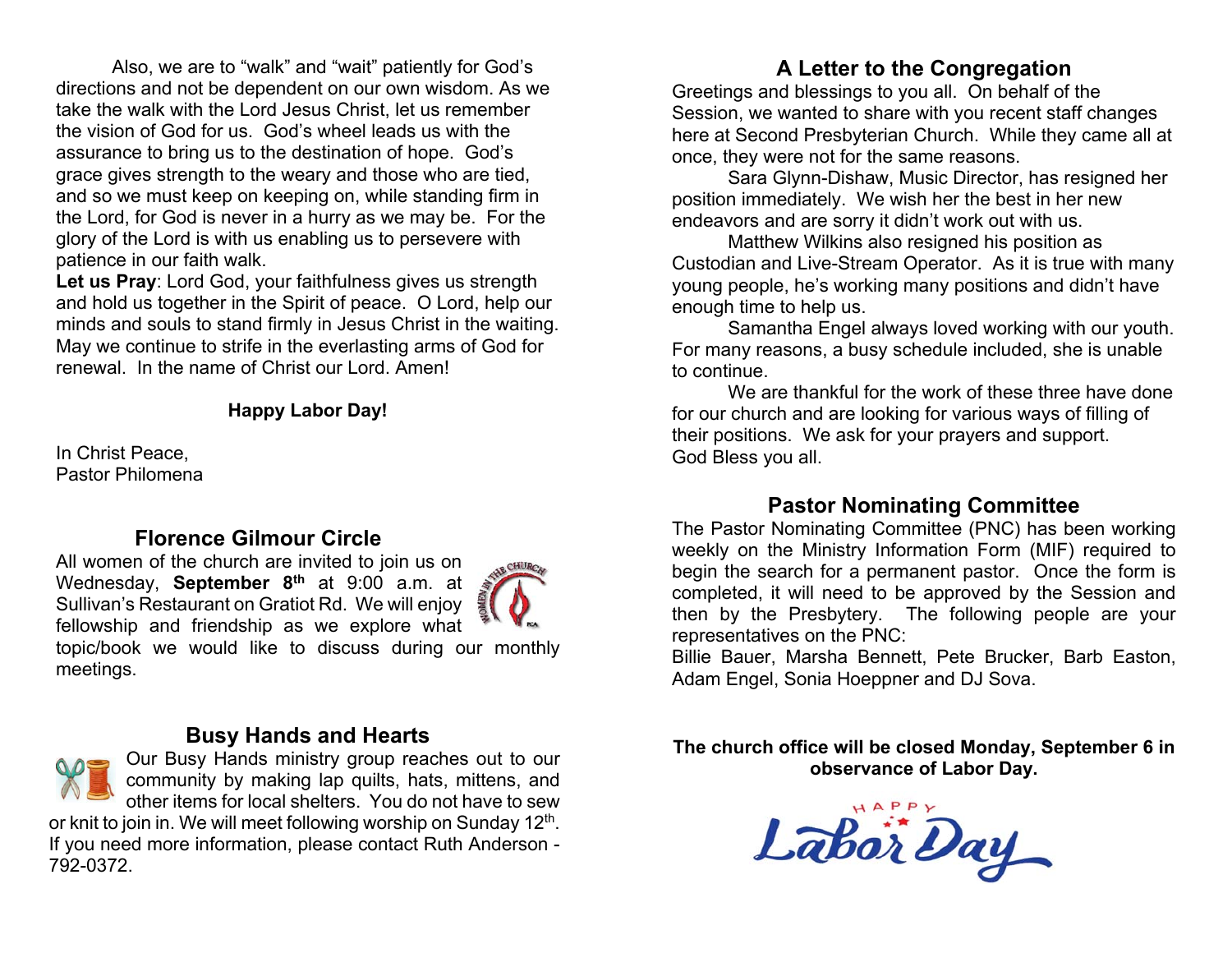#### Mission highlights**"Go also the second mile" Matthew 5:41**

\*\*Update on Forgotten Man Ministries collection of books & purchase/delivery of bibles. Rebecca Lalonde went through all the boxes of books in the closet back by Shelly Hall and counted out 615 books (12 boxes) that we were able to donate. The Mission Committee was also able to purchase 72 bibles through churchsource.com. Thank You Rebecca for delivering all of these to the Saginaw Co Jail through FMM!!!



 A HUGE THANK YOU to our awesome congregation for the wonderful school supplies that were collected all summer long. We counted 331 items collected AND 61 backpacks for the kiddos up at Brethren Elementary and Arthur Eddy here in Saginaw. Dick Brown & Linda Mattson drove

up to Brethren on August 19th with the school supplies and some of the new winter clothing (they're being extra careful & would only accept new items for now). Dick took the school supplies over to Arthur Eddy on August 20th. As always, this is a true labor of love.

 Due to the natural disasters in Haiti recently, the Missions Committee has agreed to make a \$1000 donation through PC-USA Disaster Relief -- for Haiti. They were just devastated recently with the awful earthquake & then tropical storm. Please continue to send your prayers.

 Please keep our Presbyterian Missionaries, Michael & Rachel Ludwig in your prayers as they start their transition back to the United States. They have faithfully served in Niger for over 7 years with their 3 children. Michael has accepted a pastoral ministry in the U.S. that will start January 1, 2022. They have asked to continue our prayers & financial support for Rev. Josh Heikkila, Reg. Liaison for West Africa.



Drive-Thru Fish Fry

Mark your calendars for our first-ever drive-thru Fish Fry on Friday, October 15, 2021! Further details will follow in upcoming newsletters and emails. Please keep an eye on the church Facebook page so you can share the event!

 We still need help to make this fish fry a success. Sign-up sheets will be in the gathering area soon. Proceeds from the sale go to the Presbyterian Men's Group, which performs many of the maintenance jobs around the church.

 Please let one of the following individuals know if you are willing the help:

| Paul DeWyse               | (989) 284-7975 |  |
|---------------------------|----------------|--|
| Adam Engel                | (989) 781-1218 |  |
| Alan Poplewski            | (989) 928-7957 |  |
| alanpoplewski@hotmail.com |                |  |

pdewyse@aol.com schmiel42@aol.com

Thank you for your support!



#### **White Elephant Sale**

Clean out your garages and closets this summer and keep in mind we'll have our annual White Elephant Sale on **Saturday, September 25**. Don't bring your items yet but keep the date

in mind. We will need many volunteers to help set-up, during the sale and to clean up after the sale. If you have any questions, please call Carol Poole @ 793-7485.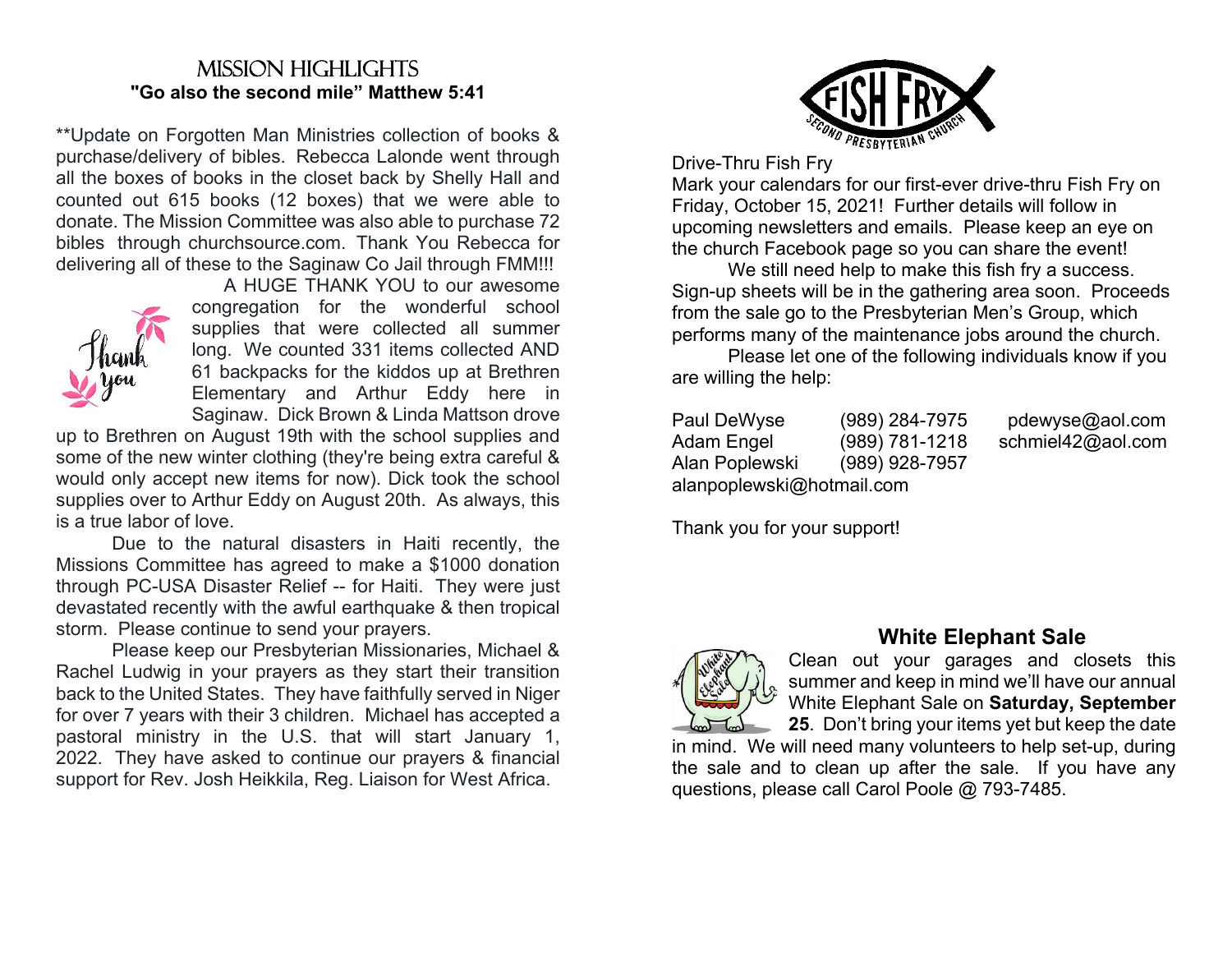### **FINANCIAL NEWS**

To keep the congregation abreast of the budget and

financial needs of the church the Finance Committee will be display a chart in the main hallway with information regarding the church finances. We hope this will give everyone a greater understanding of our finances. We thank you for your commitment to the ministry and your ongoing support for the programs here at Second Presbyterian Church.

| <b>Financial Report</b> |              |  |
|-------------------------|--------------|--|
| as of 07/31/2021        |              |  |
| Income                  | 117,296.13   |  |
| Expense                 | 141,775.02   |  |
| Deficit                 | (24, 478.89) |  |

#### **Contribution Statements**

You may have noticed second quarter contribution statements were not distributed. We have found many times statements are not picked up and must be mailed. To reduce waste and better use our resources, second quarter statements were not produced. If you have an interest in receiving a contribution statement, please feel free to contact the church office at any time.

*Many thanks for all the thoughts, prayers, cards, calls, and food that were sent to us after my recent back surgery! We feel truly blessed to be part of such a loving, caring church family! May God bless our church and all its members! Sincerely, Genie Herter* 

#### **For Your Information**



Did you know that you do not have to serve on the Session to participate on a committee? There are many of you that would like to express their suggestions by volunteering as a member of a committee,

but do not want to participate as part of Session. You are encouraged to bring your ideas to the following committees:

- Finance
- Missions
- Christian Education
- Music and Worship

If you are interested in volunteering for any of these committees, please call the office @ 792-1023.



years prior OR you can walk with your own groups somewhere else -- your choice. Here's the link if you would like to register online.

https://events.crophungerwalk.org/2021/team/secondpresbyterian-church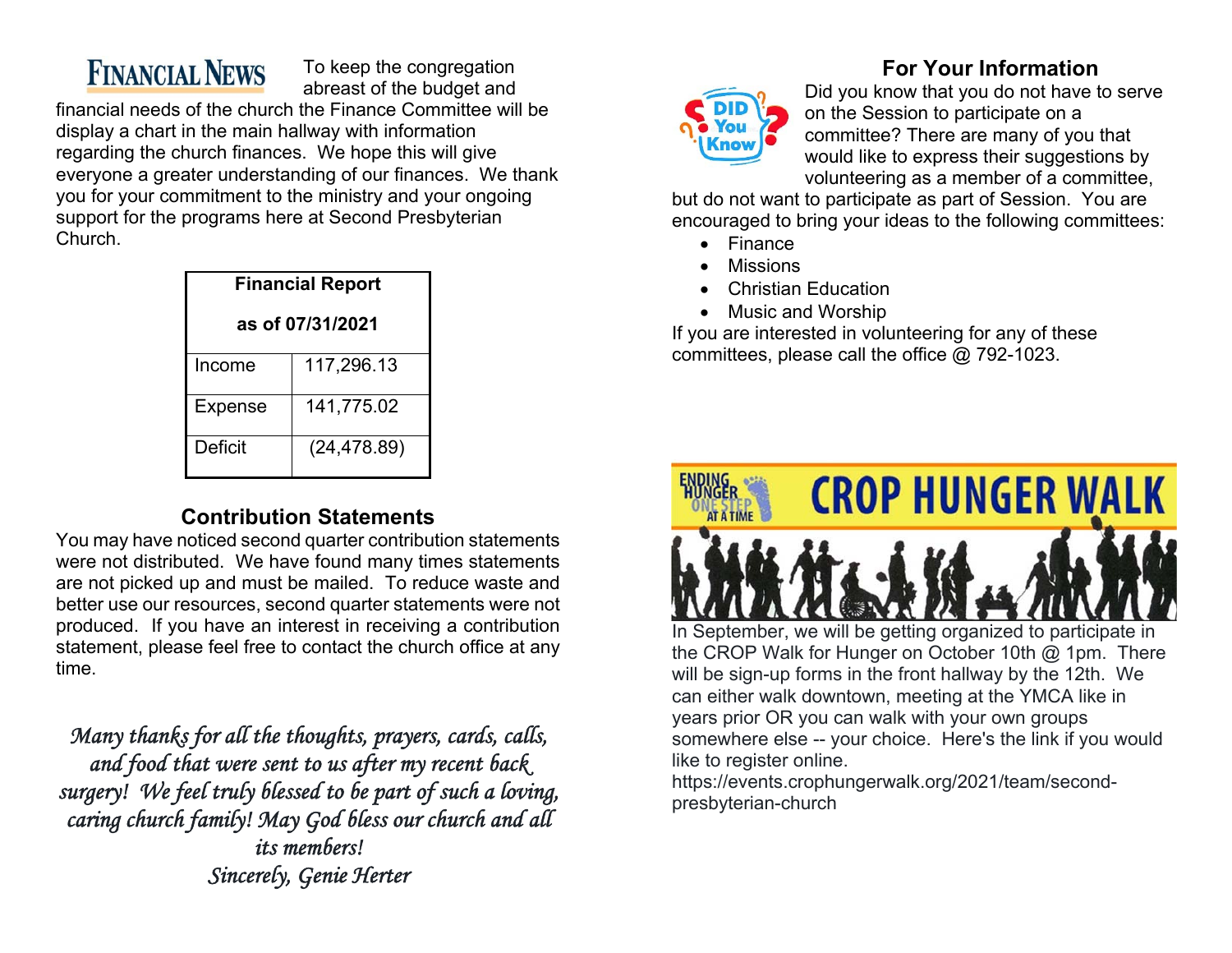#### **Recipes from the 1957 Reba Cookbook**

**Apple Crust**  Submitted by: Mrs. Gene Bierlein

| 3 or 4 medium apples           |
|--------------------------------|
| $\frac{3}{4}$ c. quick oatmeal |
| $\frac{3}{4}$ c. brown sugar   |

 $\frac{1}{2}$  c. flour 1t. cinnamon  $\frac{1}{2}$  c. butter

Peel apples, slice thin and arrange in greased 8-inch round pan. Sprinkle this mixture over apples. Bake in 350-degree oven 35-40 minutes. Serve warm with cheese wedges or whipping cream.

#### **Apple Dumplings**

Submitted by: Venice Kazuk

| 2 c. sugar                | 2 c. flour                  |
|---------------------------|-----------------------------|
| $\frac{1}{4}$ t. cinnamon | 1 t. salt                   |
| $\frac{1}{4}$ t. nutmeg   | 2 t. baking powder          |
| $\frac{1}{4}$ c. butter   | $\frac{3}{4}$ c. shortening |
| 6 apples                  | $\frac{1}{2}$ c. milk       |

Sauce: Combine sugar, spices and 2 c. water. Cook 5 minutes. Add butter.

Pare and core apples. Sift together dry ingredients; cut in shortening. Add milk. Roll out and cut six 5-inch squares  $\frac{1}{4}$ inch thick. Place 1 apple on each square; sprinkle with sugar and spice; dot with butter. Fold the corners and pinch edges together. Place 1 inch apart in pan. Pour the sauce over each apple square. Bake in 375-degree oven for 35 minutes. Serve hot with whipping cream.

 $\frac{1}{2}$  c. olive oil  $\frac{1}{2}$  c. olive oil 1 large onion, diced 2 t. A-1 sauce 2 stalks celery, diced 2 t. Worcestershire sauce 3 pickled chili peppers, diced 1 heaping t. oregano 4 cloves garlic, diced 1 heaping t. marjoram 3 lbs. ground beef 1 t. ground fennel seed 2 cans tomato paste 1 pinch sweet basil 2 cans tomato sauce 2 t. chili powder 2 cans tomatoes salt to taste

Sauté onions, celery, chili peppers and garlic in olive oil until it starts to brown. Add ground beef, stirring constantly until beef is separated and browned evenly. Stir in tomato paste, sauce, and tomatoes. Add remaining ingredients, stir, and simmer for 6 hours. Stir occasionally to keep sauce from sticking to pot.

#### **Hungarian Goulash**

Submitted by: Vi Kerr

| 2 lbs, beef cut into small cubes | 1 c. chopped carrots     |
|----------------------------------|--------------------------|
| 2 T. butter                      | $\frac{3}{4}$ c. water   |
| 1 c. chopped celery              | Salt and pepper to taste |
| 1 c. chopped onion               | dash of garlic salt      |

Brown beef: add remaining ingredients. Cover and simmer for 2 hours. Serve on bed of cooked noodles. Garnish with paprika and parsley.